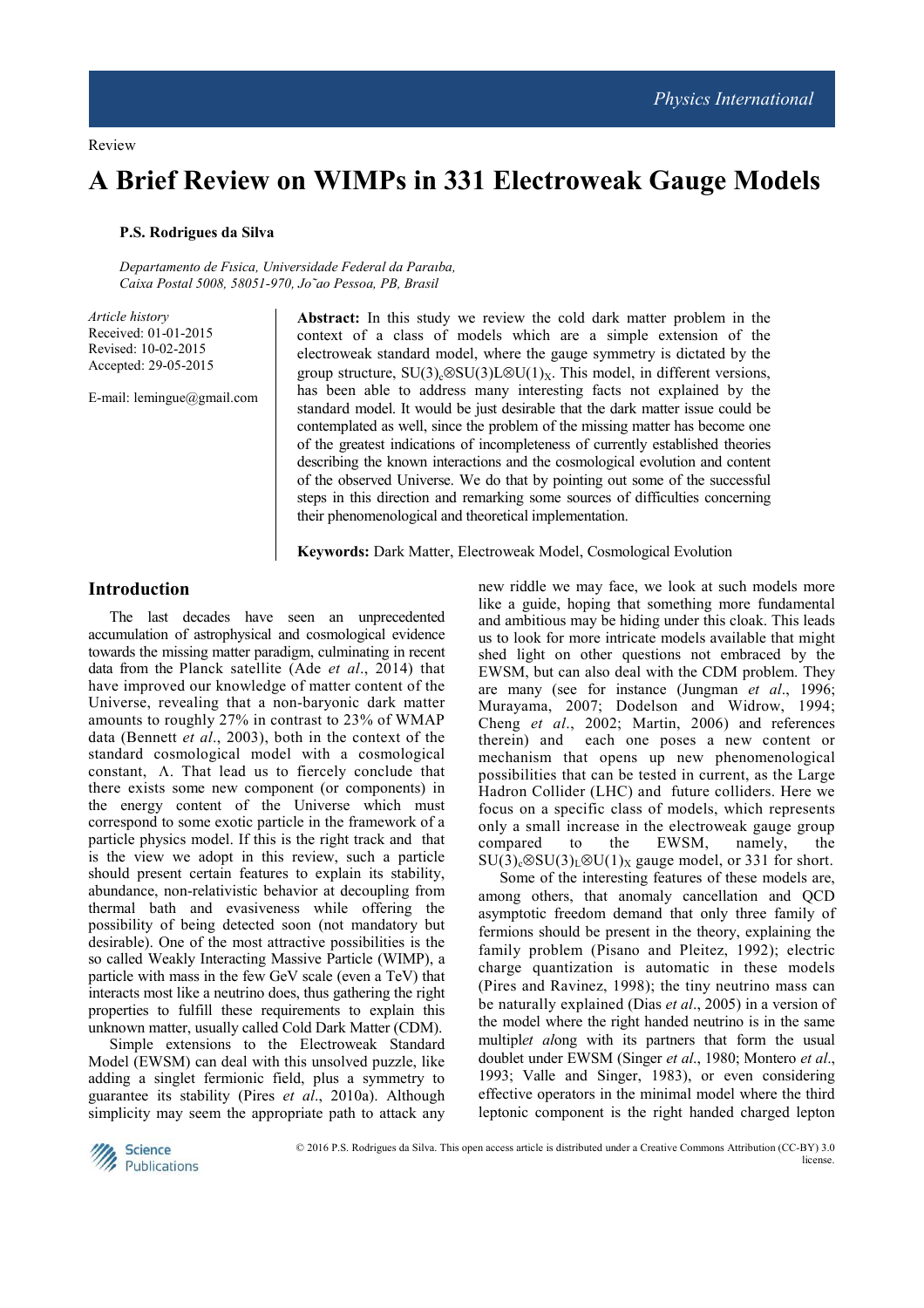(Pires *et al*., 2010b); the strong CP problem through Peccei-Quinn mechanism can be implemented, yielding a nonthermal candidate for the CDM problem, the axion (Dias *et al*., 2003); the Higgs physics probed by LHC can be easily accommodated and also allow for some room to new Physics phenomena (Caetano *et al*., 2013); the discrepancy between theory and experiment on  $(g-2)_{\mu}$ can be accounted for in some versions of the model (Pires and Ravinez, 1998; Ky *et al*., 2000). Besides, it is possible for some versions of 331 model to present a natural CDM candidate as a WIMP (Pires and Silva, 2007; Mizukoshi *et al*., 2011) and it is this specific topic in the context of 331 models that we want to discuss in this review.

This work is organized as follows: In section II we present the models which are the focus of this review; Next, in section III, we discuss the emergence of a WIMP in two specific versions of 331 models, basically arguing about the role of symmetries in protecting the WIMP from decaying and commenting about the results and additional complementary studies concerning these WIMPs in the context of these models; we then present some final remarks in section IV.

# **The 331 Models with Neutral Fermions**

There are basically two kinds of 331 models which differ in the electric charge of the third component of the  $SU(3)<sub>L</sub>$  fundamental representation. One possibility is that this component possesses one unit of electric charge (Pisano and Pleitez, 1992) and the other is when it is electrically neutral (Singer *et al*., 1980; Montero *et al*., 1993; Valle and Singer, 1983). We are not considering the first possibility in this review as it does not seem to allow for any reasonable symmetry that the claimed CDM candidate is stable or metastable (Fregolente and Tonasse, 2003), although such an issue has been already addressed in (Dong *et al*., 2013), where the authors promote one of the triplet scalar fields to be inert by imposing a  $Z_2$  symmetry. The other possibility, with a neutral fermion as the third component of the lepton triplet, splits into two alternatives: the first is to put the right handed partner of the EWSM neutrino,  $(v^c)_L$ , as the third component of the leptonic triplet; the second is to introduce a new left handed neutral fermion,  $N_L$ , instead. The 331 model with a right handed partner for the EWSM active neutrino we call 331RHv from now on, while the 331 model with a new left handed neutral fermion we call 331LHN. We present these two possibilities below and highlight their differences (There is also the Simple 331 model (Dong *et al*., 2014), but we are not considering it here either once it was shown to be ruled out by electroweak precision data (Dong and Si, 2014)).

## **331RH** ν **and 331LHN Content**

In the 331RHν model the leptons are arranged in triplet and in singlet representations of  $SU(3)<sub>L</sub>$  as follows:

$$
f_{al}\begin{pmatrix} v_{al} \\ e_{al} \\ (v_{aR})^C \end{pmatrix} \sim (1, 3 - 1/3), e_{aR} \sim (1, 1 - 1)
$$
 (1)

where, the index a labels the three known families,  $a = 1$ , 2, 3 and the transformation rule under the gauge group is indicated in parentheses. Concerning the quark sector, we choose the first two families in an anti-triplet representation of  $SU(3)<sub>L</sub>$ , while the third one transforms as a triplet with the following content:

$$
Q_{il}\begin{pmatrix} d_i \\ -u_i \\ d_i' \end{pmatrix} \sim (3-3, 0), u_{il} \sim (3, 1, 2/3)
$$
  
\n
$$
d_{il} \sim (3, 1, -1/3), d'_{il} \sim (3, 1, -1/3)
$$
  
\n
$$
Q_{3L}\begin{pmatrix} u_3 \\ d_3 \\ u'_3 \end{pmatrix} \sim (3, 3, -1/3)u_{3R} \sim (3, 1, 2/3)
$$
  
\n
$$
d_{3R} \sim (3, 1, -1/3), u'_{3R} \sim (3, 1, 2/3)
$$
\n(2)

where, the index  $i = 1$ , 2 refers to the first two generations. The primed fields are new heavy quarks, actually, leptoquarks since they also carry lepton number (This property is a trademark in 331 models due to the fact that these quarks interact with the new gauge bosons that carry lepton number).

In order to engender the electroweak symmetry breaking, generating the gauge boson and fermion masses, we need a minimum of three scalar triplets (A version with only two scalar triplets exists (Huong *et al*., 2011), but like those models in (Fregolente and Tonasse, 2003), it has not been presented a symmetry to stabilize the CDM candidate. Besides, its lifetime is smaller than necessary to be compatible with a good CDM candidate (Ackermann *et al*., 2012), unless a huge fine tuning is adopted to make it reasonable), whose field distribution is:

$$
X = \begin{pmatrix} X^0 \\ X^- \\ X^0 \end{pmatrix}, \begin{pmatrix} \eta^0 \\ \eta^- \\ \eta^0 \end{pmatrix}, \rho \begin{pmatrix} \rho^+ \\ \rho^0 \\ \rho^+ \end{pmatrix}
$$
 (3)

With  $\eta$  and X both transforming as (1,3, -1/3) and  $\rho$ transforming as (1,3,2/3) under the 331 symmetry. These scalars are supposed to acquire VEV in the following fashion, in order to ignite the spontaneous symmetry breaking without promoting the lepton number spontaneous violation: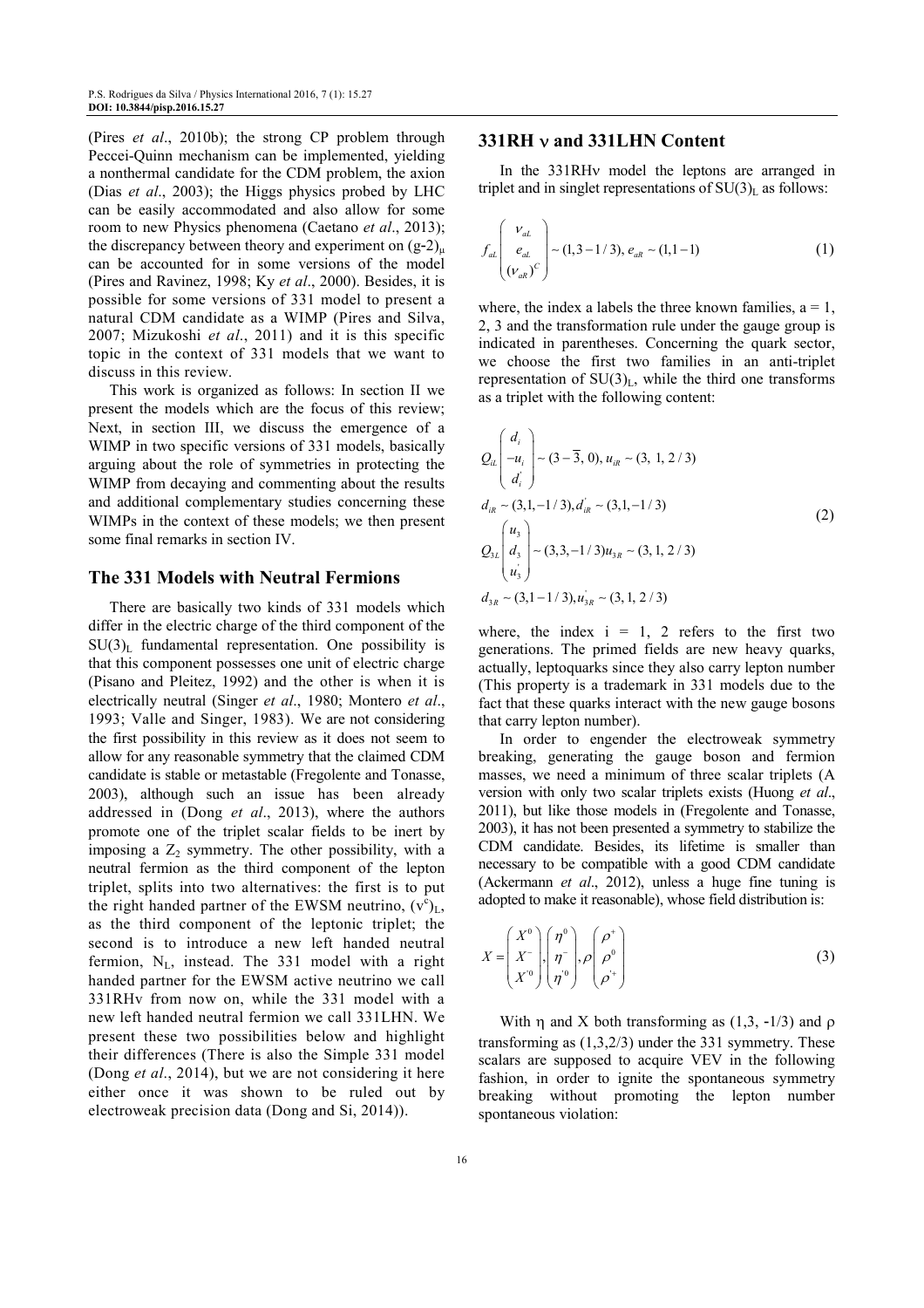$$
\eta^{0}, \rho^{0}, X^{0} \to \frac{1}{\sqrt{2}} (U_{\eta,\rho,X'} + R_{\eta,\rho,X'} + iI_{\eta,\rho,X'})
$$
\n(4)

The 331LHN model presents almost exactly the same content except for a small change. The leptonic content is instead:

$$
f_{al} = \begin{pmatrix} v_{al} \\ e_{al} \\ N_{al} \end{pmatrix} \sim (1, 3, -1/3)
$$
  
\n
$$
e_{ak} \sim (1, 1-1), N_{ak} \sim (1, 1, 0)
$$
\n(5)

where, we have just changed the right handed neutrino,  $(v_{aR})^C$ , by a left handed neutral fermion,  $N_{aL}$ , besides adding its singlet right handed counterpart,  $N_{aR}$ , to the spectrum. Nothing changes in the quark content. It may seem an insignificant change but we will see that there are implications for the CDM phenomenology.

A simplified Yukawa lagrangian and scalar potential is obtained in these models by imposing the following discrete symmetry:

$$
(X, \rho, e_{aR}, u_{aR}d_{iR}^{\dagger}, Q_{3L}) \to -(X, \rho, e_{aR}, u_{aR}d_{iR}^{\dagger}, Q_{3L})
$$
(6)

The most general scalar potential can then be written as:

$$
V(\eta, \rho, X) = \mu_X^2 X^2 + \mu_\eta^2 \eta^2 + \mu_\rho^2 \rho^2 + \lambda_1 X^4 + \lambda_2 \eta^4 + \lambda_3 \rho^4 + \lambda_4 (X^{\dagger} X)(\eta^{\dagger} \eta) + \lambda_5 (X^{\dagger} X)(\rho^{\dagger} \rho) + \lambda_6 (\eta^{\dagger} \eta)(\rho^{\dagger} \rho) + \lambda_7 (X^{\dagger} \eta)(\eta^{\dagger} X) + \lambda_8 (X^{\dagger} \rho)(\rho^{\dagger} X) + \lambda_9 (\eta^{\dagger} \rho)(\rho^{\dagger} \eta)
$$
(7)  

$$
-\frac{f}{\sqrt{2}} \epsilon^{ijk} \eta_i \rho_j X_k + H.c
$$

Which is the same for both models, while the Yukawa interactions for the 331RHν model writes:

$$
-L^Y = f_{ij} \overline{Q}_{iL}x * d_{jR} + f_{33} \overline{Q}_{3L}x X u_{3R} + g_{ia} \overline{Q}_{iL} \eta * d_{aR}
$$
  
+
$$
h_{3a} \overline{Q}_{3L} \eta u_{aR} + g_{3a} \overline{Q}_{3L} \rho d_{aR}
$$
  
+
$$
h_{ia} \overline{Q}_{iL} \rho * u_{aR} + G_{aa} \overline{f}_{aL} \rho e_{aR} + H.c.
$$
 (8)

The 331LHN model, on the other hand, has one additional term to be included in the Yukawa lagrangian (A Majorana mass term for the right handed neutral fermion could be included as well, since it is sterile, but that is not relevant for the CDM analysis):

$$
-L^Y \supset +g_{ab} \overline{f}_{aLX} N_{bR} + h.c.
$$
 (9)

where, the new neutral right-handed fermion fields, *NaR*, are odd under the assumed  $Z_2$  symmetry. This set of Yukawa interactions, after spontaneous symmetry breaking, allows for mass terms to all fermions, except

the active neutrinos which, it may be assumed, obtain their masses through effective dimension-five operators according to (Dias *et al*., 2005).

Concerning the gauge sector, both models recover the usual SM gauge bosons,  $W^{\pm}$ ,  $Z^0$ ,  $\gamma$  and contain five additional vector bosons,  $V^{\pm}$ ,  $U^0$ ,  $U^{0\dagger}$  and Z' (Montero *et al*., 1993), with masses around 1 TeV. The kinetic terms involving these gauge bosons imply new neutral and charged currents (not shown here) that, together with the Yukawa couplings in Equations (8) and (9), reveal an interesting feature of some of the new fields, they carry two units of lepton number (Depending on the nature of the third component of the leptonic triplet, this assignment can change to one unit when this component carries no lepton number (Dong *et al*., 2013; 2010; Kelso *et al*., 2014)):

$$
L(V^+, U^{\dagger 0}, u'_3, \mu^{\dagger 0}, \rho^{\dagger}) = -2,
$$
  
\n
$$
L(V^-, U^0, d'_i, X^0, X^-) = +2
$$
\n(10)

This assignment is such that the lagrangian is lepton number conserving.

#### *Mass Spectrum*

With the lagrangian defined we can determine the mass spectrum of these models. As already discussed, all fermions acquire mass from the Yukawa terms in Equations (8) and (9) or higher dimension effective operators (the standard neutrinos). Let us focus here on the new neutral fermions of 331LHN model. In the absence of a Majorana mass term for the  $N_{LR}$ , Equation (9) gives only a Dirac mass for these fermions which is:

$$
m_D = \frac{g_{ab}}{\sqrt{2}} \nu_x. \tag{11}
$$

At times, it may be appropriate to add a Majorana mass term for these fermions though,  $\frac{M}{2}$  $\frac{M}{2} \overline{N}_{bR}^c N_{bR}$ . This is the case of (Kelso *et al*., 2014), where the neutral fermion undergoes a seesaw mechanism and the heavier component plays the role of a mother particle that decays into a CDM particle during the radiation era to mimic relativistic species that may be showing up in several cosmological data (see for example (Ade *et al*., 2014) and references therein). In this case we would have two mass eigenstates:

$$
N_L = N_L + \frac{m_D}{M} N_R^c \text{ and } N_R = N_R - \frac{m_D}{M} N_L^c \tag{12}
$$

With respective eigenvalues:

$$
M_{N_L} = -\frac{m_D^2}{M} and N_R = M_{N_R} = M \tag{13}
$$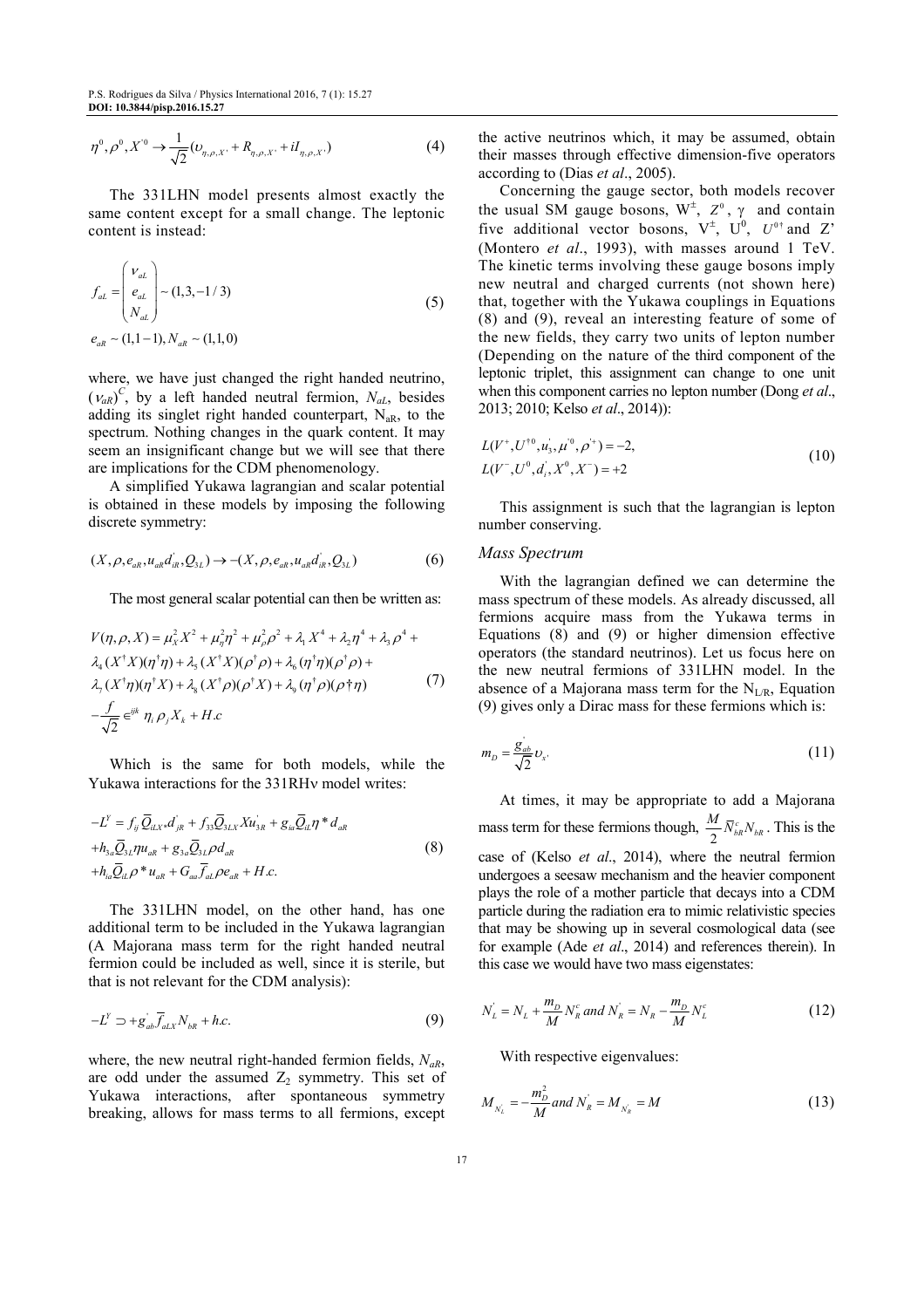By supposing that the Majorana mass emerges at very high energy scale,  $M \gg m_D$ ,  $N_L$  becomes the light component and  $N_R$  the heavy one.

Concerning the new quarks, according to Equation (8) their masses are proportional to the heavy VEV,  $v_X$ . and we assume they are heavier enough (few TeV) so as to assure that one of the new neutral fields can be a stable CDM candidate in the model.

The extra gauge bosons have masses:

$$
m_{\nu}^{2} = m_{U0}^{2} = \frac{1}{4}g^{2}(v_{X}^{2} + v^{2}),
$$
  
\n
$$
m_{Z}^{2} = \frac{g^{2}}{4(3 - 4s_{W}^{2})} \left[4c_{W}^{2}v_{X}^{2} + \frac{v^{2}}{c_{W}^{2}} + \frac{v^{2}(1 - 2S_{W}^{2})^{2}}{c_{W}^{2}}\right]
$$
\n(14)

where, g is the standard electroweak gauge coupling,  $s_W$ (and cW) refers to the Sine (and Cosine) of the electroweak mixing angle and  $v = \frac{v_{\eta}}{\sqrt{2}} = \frac{v_{\rho}}{\sqrt{2}}$  $v = \frac{v_{\eta}}{l_{\tau}} = \frac{v_{\rho}}{l_{\tau}}$  is the EWSM breaking scale.

Given the approximations made over the parameters to obtain analytic expressions for the massive CP-even scalar eigenstates, described in (Pires and Silva, 2007; Mizukoshi *et al*., 2011), we have:

$$
H = \frac{(R_{\eta} + R_{\rho})}{\sqrt{2}}, S_1 = R_X, S_2 = \frac{(R_{\eta} + R_{\rho})}{\sqrt{2}}
$$
(15)

With the respective eigenvalues:

$$
M_{H} = \sqrt{3\lambda_{2}u},
$$
  
\n
$$
M_{S1} = \sqrt{\frac{v^{2}}{4} + 2\lambda_{1}v_{X}^{2}},
$$
  
\n
$$
M_{S2} = \sqrt{\frac{1}{2}(v_{X}^{2} + 2v^{2}(2\lambda_{2} - \lambda_{6}))}
$$
\n(16)

Here, H is identified with the recently detected Higgs boson (Aad *et al*., 2012), which is the lightest CP-even eigenstate. There is one massive CP-odd scalar field whose mass eigenstate is:

$$
P_1 \approx \frac{\nu}{\nu_{X'}} I_{X} + \frac{(I_{\eta} + I_{\rho})}{\sqrt{2}} \tag{17}
$$

With the corresponding mass eigenvalue:

$$
M_{p_1} = \sqrt{\frac{1}{2}(\nu_{X'}^2 + \frac{\nu^2}{2})}
$$
 (18)

Besides the Goldstone bosons absorbed by the massive gauge fields and not shown here, we also have one last neutral complex scalar whose mass eigenstate is:

$$
\phi \approx \left(\frac{\upsilon}{\upsilon_x} X^{*0} + \eta^{*0}\right) \tag{19}
$$

And its respective eigenvalue:

$$
m_{\phi} = \sqrt{\frac{(\lambda_{7} + \frac{1}{2})}{2} [\nu^{2} + \nu_{x}^{2}]}
$$
 (20)

Finally, the charged scalars are given by the following mass eigenstates:

$$
h_1^- = \frac{1}{\left(1 + \frac{v^2}{v_{x'}^2}\right)} \left(\frac{v}{v_{x'}} X^- + \rho^-\right)
$$
  

$$
h_2^- = \frac{1}{\sqrt{2}} \left(\eta^- + \rho^-\right)
$$
 (21)

Whose masses are, respectively:

$$
M_{h_i^-}^2 = \frac{\lambda_s + \frac{1}{2}}{2} (\nu^2 + \nu_{x'}^2),
$$
  

$$
M_{h_i^-}^2 = \frac{\nu_{x'}^2}{2} + \lambda_g \nu_2
$$
 (22)

This completes the whole mass spectrum that is necessary to select the CDM particle in the 331 models here reviewed. Next we analyze the viable candidates considering peculiarities of each version of 331 models with neutral fermions in the leptonic triplets.

## **CDM In 331 Models**

The particle physics explanation to the CDM problem demands a particle (or many) that possibly does not interact with most of the SM particles, if any. If this interaction happens to be similar in strength to the weak interaction and the candidate is stable (or meta-stable) with mass in the range of few GeV to some TeV, it is called Weakly Interacting Massive Particle (WIMP). Besides fulfilling these requirements, such WIMP has to produce the correct abundance as inferred by the Cosmic Microwave Background radiation (CMB) power spectrum as measured by WMAP and Planck satellites (Ade *et al*., 2014; Bennett *et al*., 2003). The combined data of these experiments result in the CDM abundance, within 68% C.L.:

$$
0.1172 < \Omega_{DM} h^2 < 0.1226 \tag{23}
$$

Finally, current direct detection experiments have reported no convincing WIMP signature (Bernabei *et al*., 2008; Ahmed *et al*., 2010; Aalseth *et al*., 2011), putting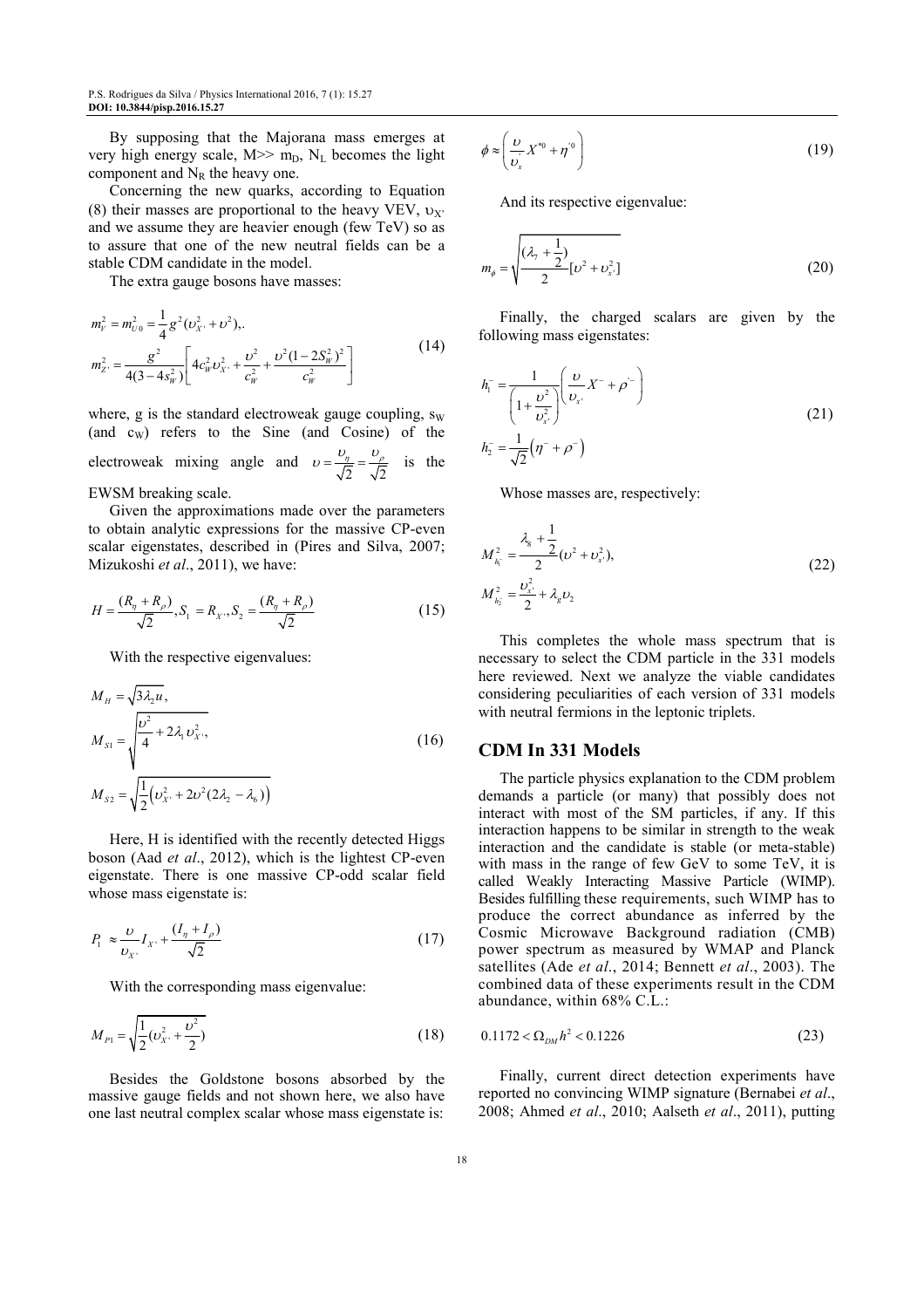bounds on the maximum WIMP-nucleon scattering cross section (Ahmed *et al*., 2010; Akerib *et al*., 2006; Aprile *et al*., 2011; Akerib *et al*., 2014). Thus, besides building a model that yields a WIMP that does not overpopulate the Universe, considering the upper bound in Equation (23), it is imperative that the parameters producing the appropriate thermal averaged WIMP annihilation cross section also comply with the upper bounds from detection experiments. Next we discuss the two models, 331RHν and 331LHN under the light of the WIMP paradigm.

#### *WIMP in 331RH*<sup>ν</sup>

In the 331RHν model of (Pires and Silva, 2007), the particle that accomplishes these criteria is the excitation of the lightest bilepton field, which for an appropriate range of parameter space, turns out to be the scalar, φ. This particular choice was made based on the fact that this scalar can only couple to another bilepton and if it is the lightest of its kind, lepton number conservation, together with the assumed  $Z_2$  symmetry in Equation (6), would guarantee its stability. Notice that according to Equation (8), there is no WIMP-lepton coupling since lepton number is assumed to be conserved by the tree level lagrangian and the vacuum. The authors have shown that there is room in the parameter space for a WIMP that gives the right abundance and is in agreement with direct detection searches. However, the claimed  $Z_2$  symmetry that precludes some terms in the scalar potential is spontaneously broken, since the neutral components of X and ρ fields acquire VEV, which could jeopardize this scheme through unwanted operators leading to an unstable φ. It happens that, even after the spontaneous breaking of  $Z_2$ , there is an apparent symmetry that operates on the bilepton scalars, since φ only couples to other bileptons, keeping the WIMP stable at tree level (Effective dimension five operators were supposed to generate neutrinos masses in the model (Dias *et al*., 2005; Pires and Silva, 2007), suppressed by high grand unification scale though,  $\Lambda_{\text{GUT}} \approx 10^{14} \text{GeV}$ . One of them gives a Dirac

mass term for the neutrinos  $\frac{y''}{\Lambda_{GUT}} (f_{aL}^{\bar{c}} X^*)(\eta^* f_{bL})h.c$  $\frac{y^{n}}{\Lambda_{GUT}} (f_{aL}^{\overline{C}} X^*) (\eta^{\dagger} f_{bL}) h.c$  and

would imply the fast WIMP decay into two neutrinos with a lifetime roughly about few seconds. This operator explicitly breaks the  $Z_2$  symmetry in the model though and does not represent any danger to WIMP stability). Actually, when lepton number is a global symmetry it may be broken by gravitational effects and dangerous operators suppressed by Planck scale,  $\Lambda_{\text{Pl}} \approx 10^{19}$  GeV, may arise to destroy the WIMP stability (Baek *et al*., 2013). Nevertheless, we cannot envisage any effective operator that would lead to a WIMP lifetime smaller than the allowed limit,  $\tau \ge 10^{26-30}$  s (Ackermann *et al.*, 2012). By naively considering the most dangerous possible effective

operator (The authors in (Chang and Long, 2006) wrote down the terms in the scalar potential that violate lepton number at tree level, which are not present in the potential Equation (7) due to (spontaneously broken)  $Z_2$ symmetry in Equation (6), but would reappear here when combined with another  $Z_2$  violating term):

$$
\frac{1}{\Lambda_{Pl}^2} \in_{ijk} \overline{(f_{al.})i(f_{bl.})}_j \rho_k^* X^\dagger \eta + h.c.
$$
 (24)

The model was tested under the light of WMAP-3 year run results (Yao, 2006), concerning the relic CDM abundance and direct detection experiments, CDMS (2004+2005) and XENON10 (Akerib *et al*., 2006), besides some projected experiments (Aprile *et al*., 2011; Schnee *et al*., 2005; Aprile *et al*., 2005). The analysis was rather crude, since several of the parameters of the model were fixed instead of using a scan (This drawback was to be fixed only later in a study of the 331LHN model (Cogollo *et al*., 2014). Also, the relic abundance was computed by using the approximate analytic Boltzmann equation (Jungman *et al*., 1996; Kolb and Turner, 1990). Nevertheless, the results have shown that there exists a restrict range of parameters guaranteeing that the scalar  $\phi$  is the lightest bilepton and also a good WIMP candidate, furnishing the correct abundance and safe from direct detection, as presented in Fig. 1. Basically, a WIMP of 600 GeV to 1 TeV was probed in the 331RHν model and the concordance with relic abundance, as measured by WMAP, demanded a  $SU(3)_L \otimes U(1)_N$  breaking scale,  $v_x \ge 1.3$  TeV. Those results are still out of the sensitivity range of current direct detection experiments, as is the case of XENON100 (Aprile *et al*., 2011), but may be tested soon with augmented detector sensitivity (Aprile *et al*., 2005; LUX/LZ, 2012). We can infer that a WIMP mass higher than 1 TeV may emerge from an update once bounds on the *Z* ' mass imply a higher value  $v_x > 5.5$  TeV

# (Coutinho *et al*., 2010).

# *WIMP in 331LHN*

Another variation with a second neutral fermion in the 331 leptonic triplet, that allows for a WIMP in the spectrum was considered in (Mizukoshi *et al*., 2011), the 331LHN model. As we mentioned, the difference between the 331RHν and the 331LHN is in the character of the third component of leptonic triplet, which in the later model is a new neutral left handed fermion,  $N_{L}$ , besides its right handed component,  $N_R$ , as a singlet under the gauge symmetry. A new symmetry was identified that transforms only the fields which are typically associated to the EWSM extended symmetry group. It was a global symmetry,  $U(1)$ <sub>G</sub> and the fields transforming non-trivially under it are given the following G-charge: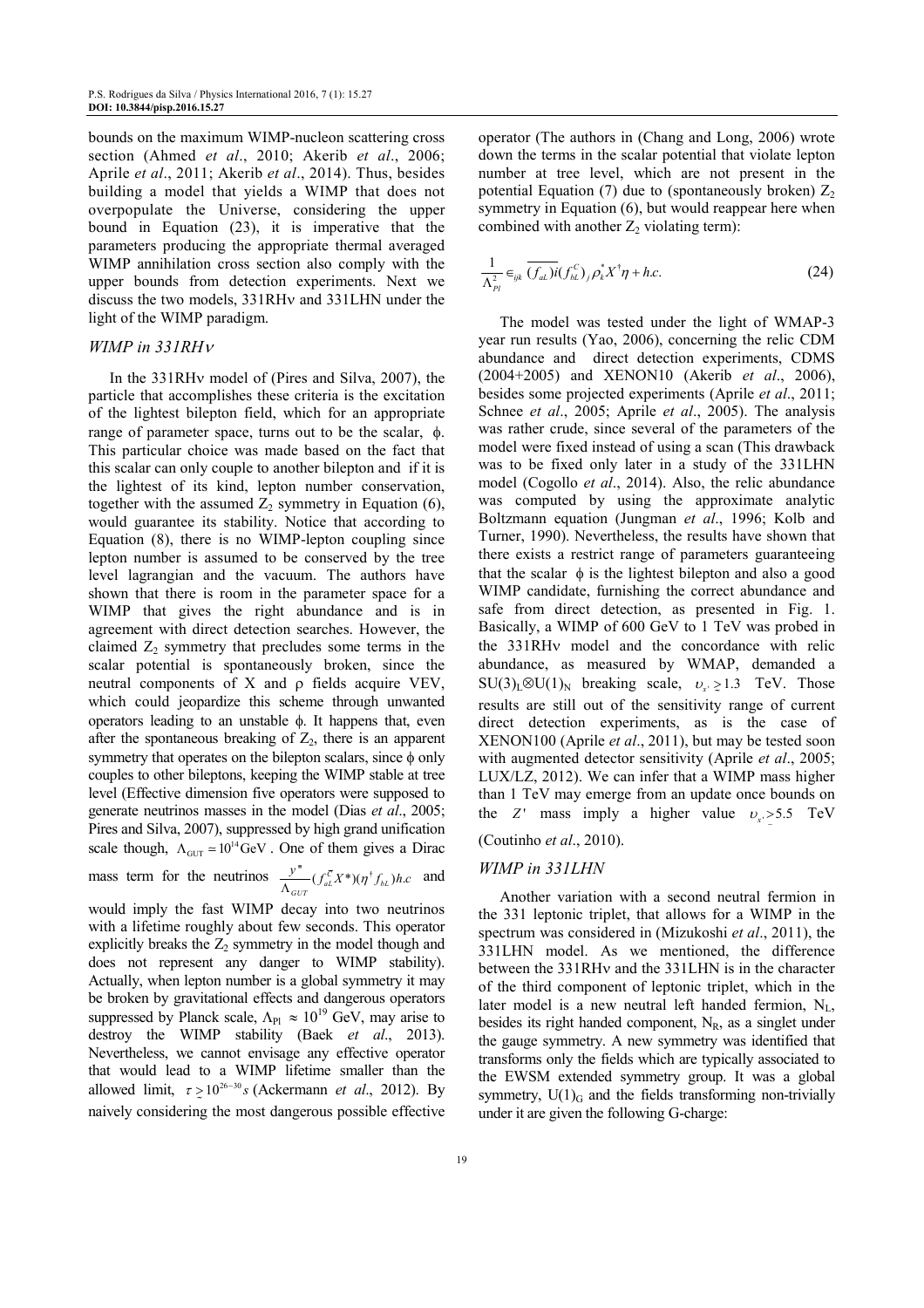

Fig. 1. Spin-independent WIMP-nucleon elastic scattering cross section sensitivity (current and projected) from CDMS and XENON Collaborations. The two thin lines crossing the data represent the SI WIMP-nucleon cross section of the 3-3-1RHν model as a function of the WIMP mass. The upper curve is for  $v_{x} = 3 \text{TeV}$  and the lower one is for  $v_{x} = 2 \text{TeV}$ , both taken for  $v_{q} = 1.5$ TeV. The thicker regions on these lines are those in agreement with the bounds on CDM imposed by WMAP 3-year run. Figure extracted from (Pires and Silva, 2007)

$$
G(\overline{N}_{L/R}, \overline{u}_{3L/R}^*, d_{L/R}^*, V_\mu^-, U_\mu^-, X^0, X^-, \eta^{'0^*}, \rho^{'}) = +1
$$
 (25)

Notice that, except for  $N_{L/R}$ , all fields that carry Gcharge are bileptons and, again, in some sense it seems that lepton number is somehow involved in this new symmetry, without any clear identification of its role yet. The G-symmetry is claimed to stabilize the WIMP, which can be any electrically neutral G-charged field,  $U^0$ ,  $N_{a}$  and  $\phi$  recalling that this last one is a combination of  $X^{0*}\eta^0$ , according to Equation (19). The non-hermitean gauge boson,  $U^0$ , is not interesting from the CDM point of view, since it is extremely underabundant, so that it is chosen to be heavier than the lightest neutral fermion, labeled  $N_1$  and the scalar field, φ. These cannot be coexisting CDM particles, then both possibilities were separately studied in (Mizukoshi *et al*., 2011). Here we face the same dilema as before in what concerns the symmetry to protect the WIMP from decay. Being a global symmetry, gravity effects can cast doubts about the WIMP stability, a point not considered in the original work. This is an important issue for the  $N_1$  since the following non-renormalizable operator emerges at planck scale (Baek *et al*., 2013) and promotes its decay into standard neutrinos:

$$
\frac{\lambda_{N1R}}{\Lambda_{Pl}} \overline{N_{1R}} D f_{1L} \eta^{\dagger} + h.c.
$$
 (26)

Then, although the results concerning abundance and direct detection allow for a  $N_{1R}$  WIMP in the model, it is not realistic since the above operator would demand it to be too much lighter (less than few keV (Baek *et al*., 2013) than the TeV scale pointed in (Mizukoshi *et al*., 2011) in order to stay stable enough.

In this framework, there seems to remain only one interesting WIMP in this model, the scalar φ. We have to look for the main dangerous effective operator that breaks  $U(1)$ <sub>G</sub> at Planck scale and still preserves the gauge symmetry. Such operators were mentioned in that work having a grand unification scale in mind, they would give Majorana mass for the neutrinos and were discarded once they explicitly violate  $U(1)_{G}$ :

$$
\frac{\dot{y}_{ab}}{\Lambda_{GUT}} \overline{f_{al}}^c X^* X^{\dagger} f_{bl} + \frac{\dot{y}_{ab}}{\Lambda_{GUT}} (f_{al}^{\bar{c}} X^*) (\eta^{\dagger} f_{al}) + h.c.
$$
 (27)

However, they must be considered at Planck scale. Differently from the 331RHv model, where the  $Z_2$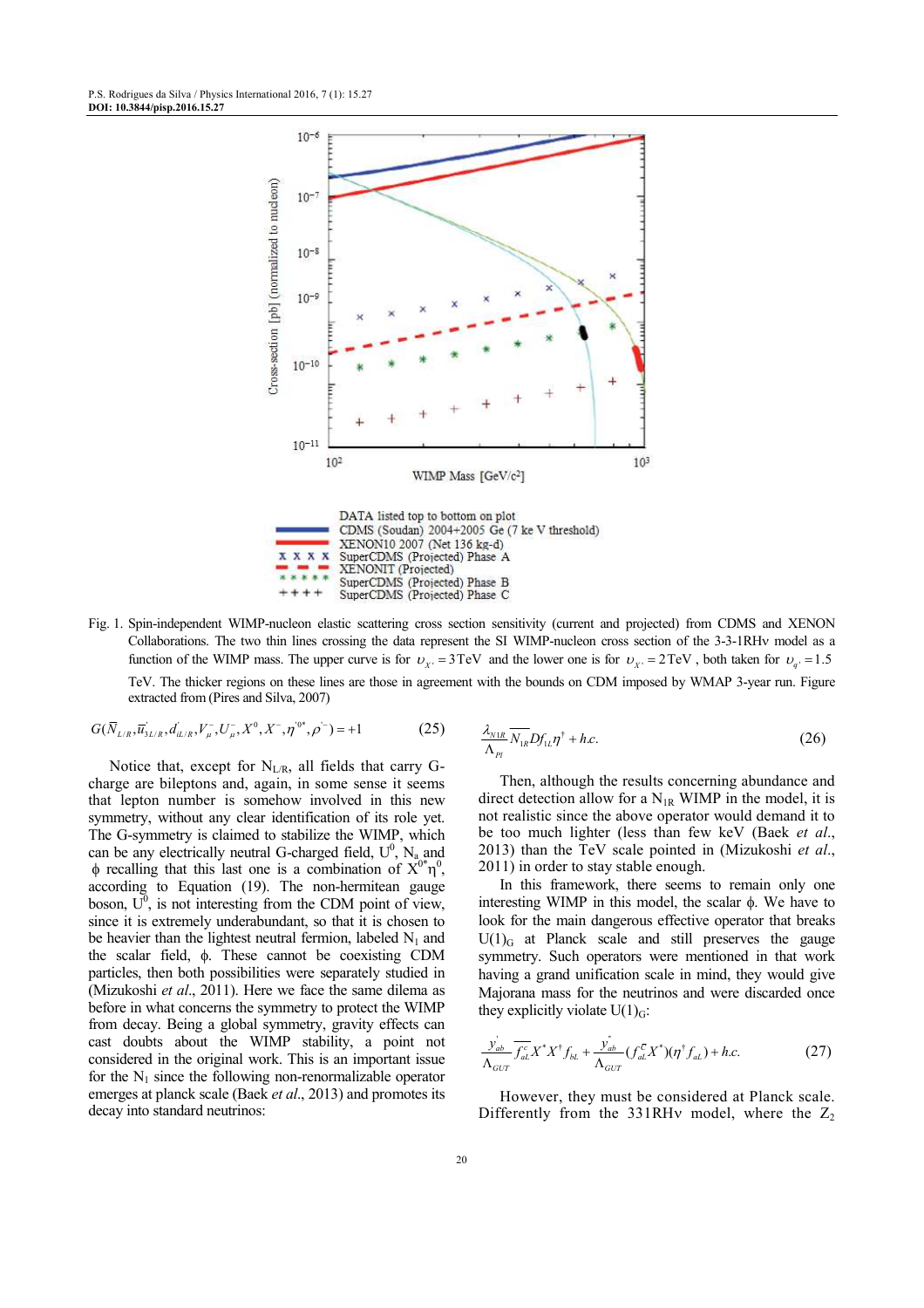symmetry is supposed to be remnant from a gauge theory (not broken by gravity effects), in the 331LHN such an argument does not work for the global  $U(1)_{G}$  and the second operator in Equation (27) would lead to fast decay of φ into neutrinos, unless the dimensionless coupling, *y*" be unnaturally tiny, which would definitely turn this model awkward in what concerns the CDM problem.

That is not the final answer though. A smart solution exists for the choice of the correct symmetry that guarantees the existence of a WIMP in this model, which is based on the observation that the new neutral fermions and the bileptons carry the "wrong" lepton number (Chang and Long, 2006). Namely, the third component of the leptonic triplet carries a lepton number which is generally the opposite of its partners in the multiplet in the 331RHν model and it can be taken as null in the 331LHN (Dong *et al*., 2010), while the new quarks, some gauge bosons and scalar fields also carry lepton number in contrast to EWSM similar fields. This possibility lead to an enlargement of the 331 gauge group by an extra  $U(1)$  gauge symmetry, called 3311 model which, after spontaneous breakdown, still has a discrete  $Z_2$  symmetry that remains unbroken and coincides with the R-parity symmetry of supersymmetry (Dong *et al*., 2013):

$$
W = (-1)^{3(B-L)+2s} \tag{28}
$$

Called W-parity (W referring to wrong lepton number), where B is the baryon number, L is the lepton number and s is the spin of the field. Then, by assuming this unbroken W-parity and considering the quantum numbers assigned to the 331LHN fields we get the odd transforming fields under this  $Z_2$  (Dong *et al.*, 2013; Kelso *et al*., 2014; Profumo and Queiroz, 2014):

$$
W(N_{L/R}, d_i, u_3, \rho^{\pm}, \eta^{\prime 0}, X^0, X^{\pm}, V^{\pm}, U^0) = -1
$$
 (29)

Being an exact symmetry at low energies, it guarantees the stability of the lightest particle that transforms nontrivially under it, which means that either φ or N can be a (non-concomitant) realistic WIMP. Those two particles were extensively studied in this way and besides the simple analysis concerning their relic abundance and direct detection (Mizukoshi *et al*., 2011), several complementary interesting analyses were pursued that we summarize below.

When the complex scalar field,  $\phi$ , is chosen to be the lightestW-particle in the 331LHN model, it was shown to give the right abundance, scape direct detection and could also explain the gamma ray emission from the galactic center (Ruiz-Alvarez *et al*., 2012), as inferred by data from Fermi-LAT satellite (Hooper and Linden, 2011). This can be achieved for a WIMP mass between  $25 \ge m_{\phi} \ge 40$  GeV, when this WIMP predominantly annihilates into  $b\overline{b}$  (more than 50%), as reproduced in Fig. 2. Nevertheless, in the same work, this result was

confronted with Higgs physics from LHC. Although such a light WIMP could solve the galactic center gamma ray emission in this model, it does not comply with Higgs decay as seen by LHC (Aad *et al*., 2012), since the model predicts a too high branching ratio into light WIMPs (whose mass is less than 60 GeV), close to 90%, while predicting a too low branching ratio into two photons (Ruiz-Alvarez *et al*., 2012). Also, the scalar WIMP mass was further constrained in this model by considering bounds on the *Z*' mass, pushing the symmetry breaking scale of 331LHN to  $v_{x} \ge 10$  TeV, which contrasted with recent LUX results on direct detection (Akerib *et al*., 2014), implies a lower bound to  $\phi$  mass,  $m_{\phi} \geq 500$  GeV (Cogollo *et al*., 2014), as can be seen in Fig. 3. Notice from that plot that XENON1T projected limit (Aprile *et al*., 2005) will be able to exclude the scalar dark matter mass range below 1 TeV in the 331LHN model.

Another interesting feature of this 331LHN model lies on the possibility to address the problem of extra radiation in the CMB spectrum, the so called Dark Radiation (see (Steigman *et al*., 1977) and references therein). A number of experiments have shown a mild but convincing preference for an effective neutrino number higher than the standard  $N_{\text{eff}}$  = 3.046 (a nice compilation of results is presented in (Anchordoqui, 2014). The central value excess is around  $\Delta N_{\text{eff}} \approx 0.5$  when considering the combined data from Planck  $+$  SPT  $+$ WMAP +  $ACT$  +  $H<sub>0</sub>$  (Ade *et al.*, 2014) and can be explained in the context of a heavy particle decaying into relativistic WIMPs at radiation dominated era (Ichikawa *et al*., 2007). This explanation fits well in the context of 331LHN model, since the lightest heavy neutral fermion,  $N_1$ , can play the role of the mother particle, decaying into φ plus an active neutrino with parameters appropriate to produce only a fraction of relativistic WIMPs, remarking that this fraction must not exceed 0:01% of the whole number of WIMPs so as to not jeopardize structure formation (Hooper *et al*., 2012). This approach was followed in (Kelso *et al*., 2014) and has been shown to be feasible for the 331LHN model while keeping consistency with the above mentioned constraints on  $v_{x'} \ge 10$  TeV and  $m_{\phi} \ge 500$  GeV (Cogollo *et al.*, 2014).

These results are evident from Fig. 4, where the mother particle is the lightest neutral fermion and the daughter particle is the scalar WIMP, which couple to each other with coupling strength  $g_{11}$  originating from the Yukawa coupling in Equation (9). In this plot f is the fraction of WIMP that is produced relativistically from  $N_1$ decay and  $\Delta$  is a suppression factor that can account for a possible high relic number density of the mother particle, which may be the case if  $g_{11}$  is to small, possibly pushing the model into the region where  $φ$  ceases to be stable (the red shaded area in the plot).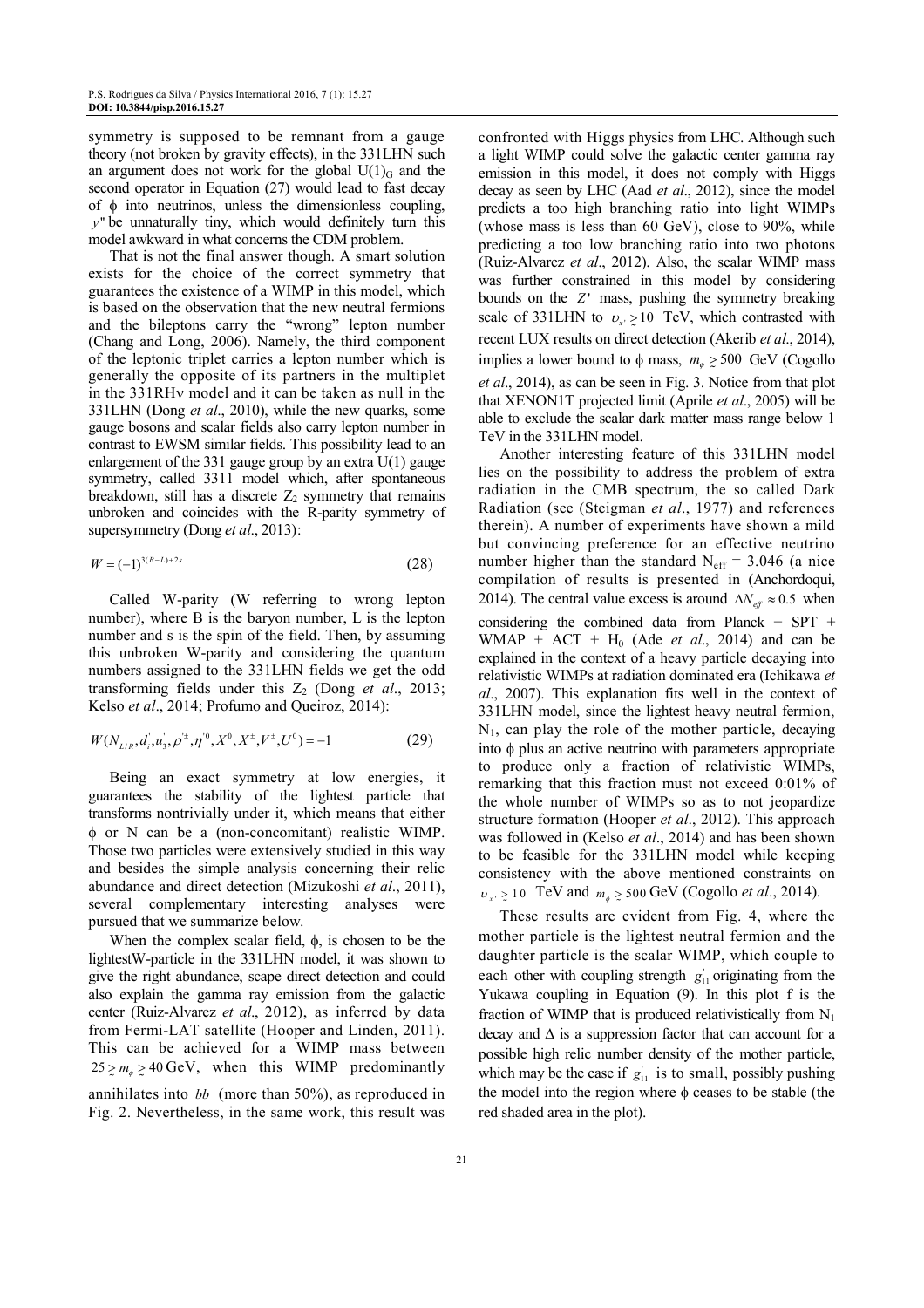

Fig. 2. Annihilation cross section as function of  $M_{\phi}$  for  $BR(bb) \ge 50\%$ . The green region represents the favored region by the gamma-ray emission detected by Fermi-LAT in the galactic center (Hooper and Linden, 2011). Dark (light) blue points refer to the case where the WIMP provides the correct abundance (under abundant). All (dark+light) blue points are for 110 GeV  $≤$ MH ≤150 GeV, while the brown points are for MH = 125 GeV. Correct abundance means 0.098 ≤Ωh<sup>2</sup> ≤0.122 while the under abundant regime is for (0:01 ≤ Ωh2 ≤0.098). Figure taken from (Ruiz-Alvarez *et al*., 2012



Fig. 3. WIMP-nucleon spin independent scattering cross section for  $v_x = 8,10,12,14$  TeV. The dark points delimit the parameter space that yields the right abundance in accordance with Planck (Ade *et al*., 2014), Equation (23). The dashed red (black) curve is the LUX2013 (Akerib *et al*., 2014) (XENON1T-projected (Aprile *et al*., 2005) limit, while the solid black line is for the projected LZ limit (LUX/LZ, 2012). Figure extracted from (Cogollo *et al*., 2014)

The other interesting possibility is when one of the new neutral fermions,  $N_a$ , is the lightest odd W-parity, becoming the CDM candidate. In this case, although there are regions in the parameter space compatible with the observed relic abundance for  $m<sub>N</sub> \approx 200$  GeV, the WIMP is pushed into masses around 1 TeV when confronted with direct detection experiments, implying a 331LHN symmetry breaking scale,  $v_x \ge 4$ TeV (Mizukoshi *et al*., 2011), as can be seen from

Fig. 5. An interesting study considering the role of Z' in the WIMP-nucleon scattering amplitude, translated into bounds in the cross section coming from direct detection experiments, mainly the recent LUX results (Akerib *et al*., 2014) which, together with constraints from CDM relic abundance, forced  $M_{Z'} \ge 2 \text{TeV}$  for a WIMP mass around 1 TeV (Profumo and Queiroz, 2014), as shown in Fig. 6. This further pushes the lower bound on the breaking scale,  $v_{x}$   $\geq$  TeV.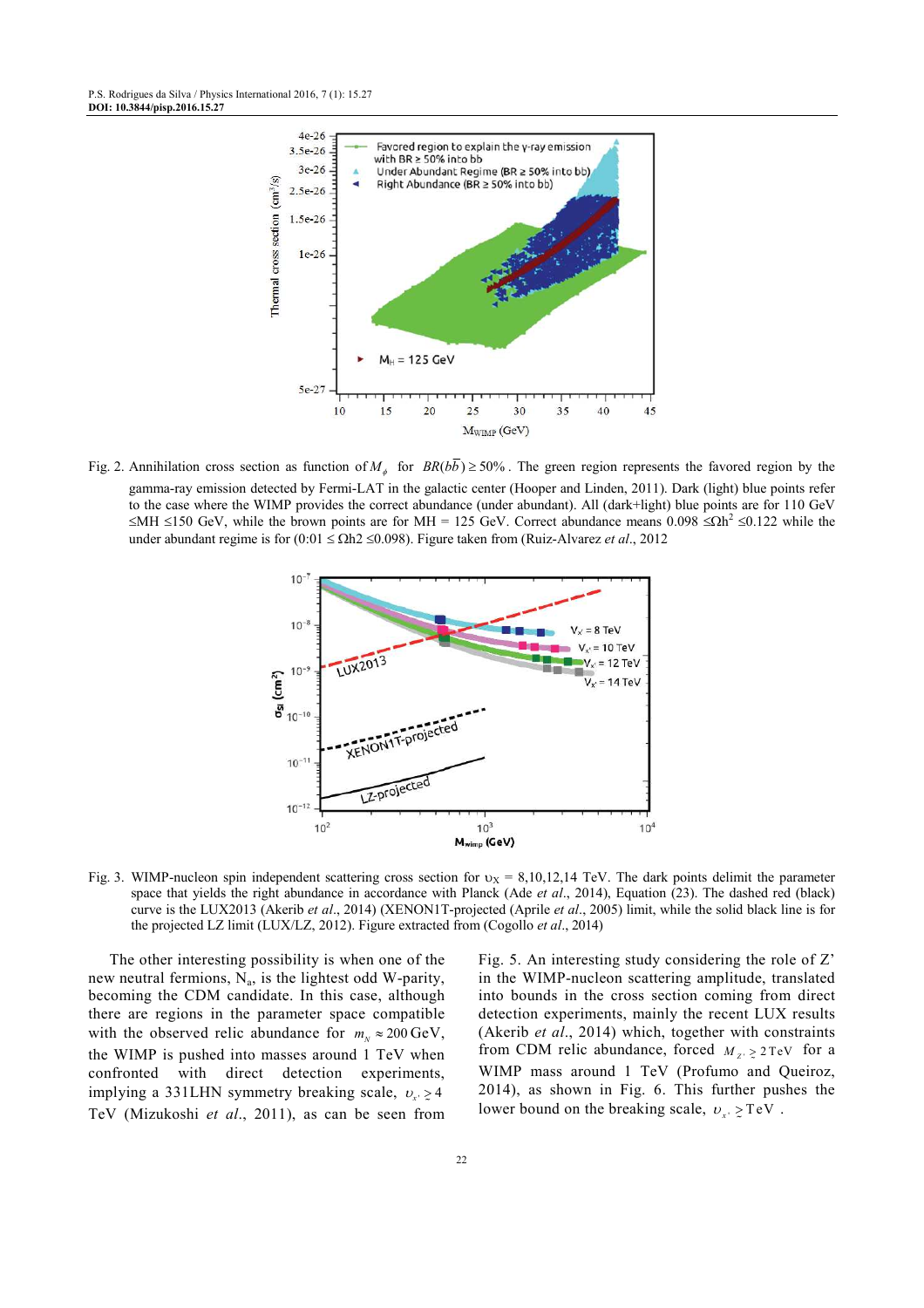

Fig. 4. The "mother-daughter" particle mass parameter space, for  $g_{11} = 1$ . The vertical lines indicate constant values of the mother particle lifetime. The diagonal lines indicate the induced variation in the number of effective relativistic degrees of freedom  $\Delta N_{\text{eff}}$  and the entropy dilution factor ∆ needed to suppress the mother particle relic density. The cyan  $\Delta = 1$  line corresponds to standard cosmology without any entropy dilution needed. Here  $v_x = 10 \text{ TeV}$  and the red shaded region induces the WIMP decay. Figure extracted from (Kelso *et al*., 2014)



Fig. 5. The WIMP-proton cross section for N1. From top to bottom, the curves represent the variation of  $v_x$  in the range 2 TeV  $\le v_x \le 4$ TeV. The data used in the exclusion curves were obtained using. Figure extracted from (Mizukoshi *et al*., 2011)

Observe that these constraints are an important outcome concerning this 331LHN model, since the bounds on MZ' obtained in (Coutinho *et al*., 2010) do not apply in the case  $m_N \leq M_Z^2/2$ , where the main Z<sup>'</sup> decay channel into charged leptons is suppressed due to this preferred invisible channel into two WIMPs. It is another complementary connection from dark matter that should be taken into account in the specific case

where the heavy neutral fermion is the CDM candidate in 331LHN (Profumo and Queiroz, 2014). Similar results, for both CDM candidates, were obtained in a phenomenological study of the 331LHN model with an extra gauge  $U(1)$  group broken to the W-parity symmetry (Dong *et al*., 2014) (The WIMP candidates are exactly the same since this model is a simple enlargement of the gauge group by an abelian factor).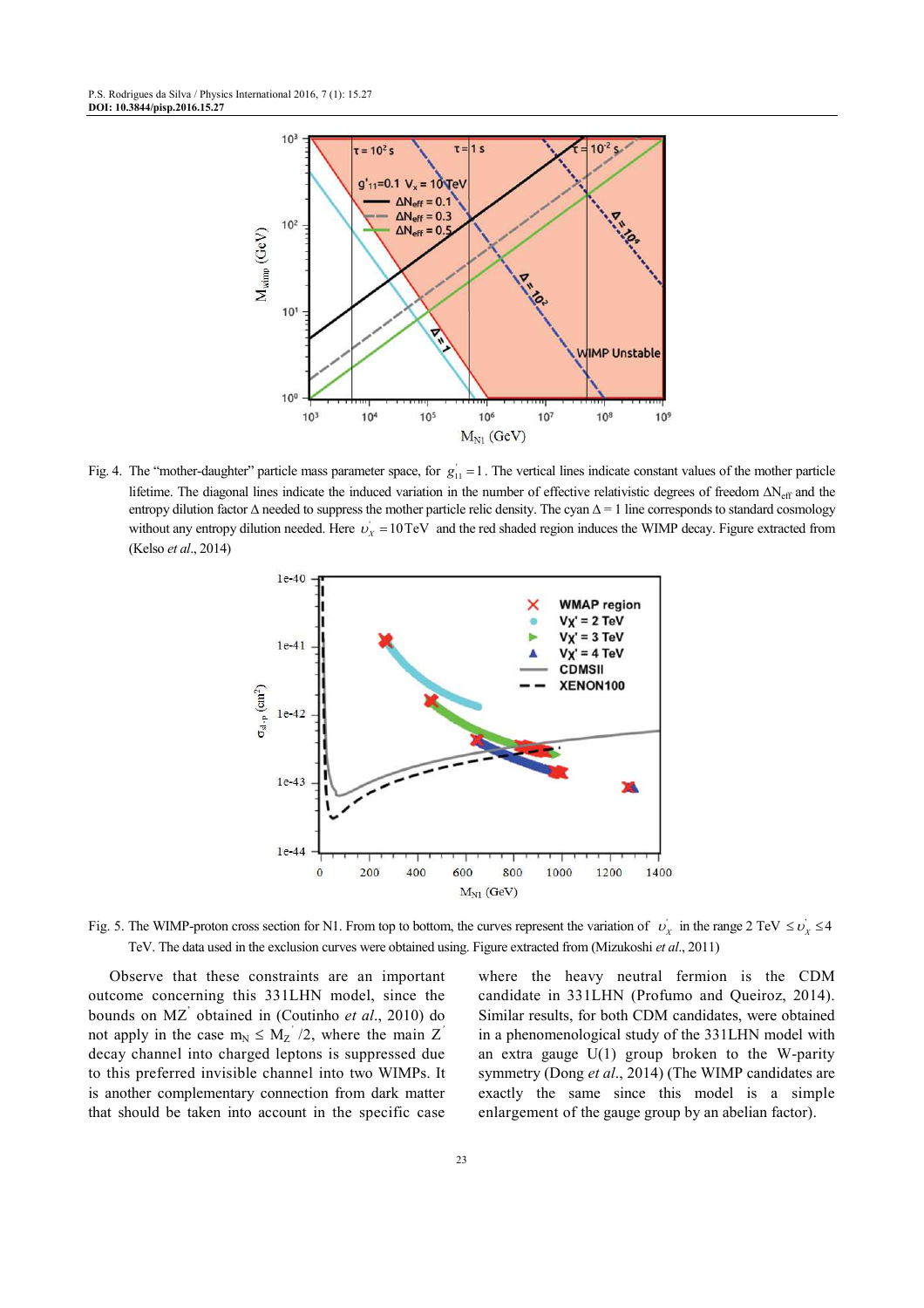

Fig. 6. N<sub>1</sub> spin independent scattering cross section off nuclei. Figure extracted from (Profumo and Queiroz, 2014)

#### **Conclusion**

We have revisited the electroweak gauge extensions of the SM, the 331 models with neutral fermions, considering their ability to provide a good CDM candidate, more specifically, a WIMP. Two such models were considered, the 331RHν (Pires and Silva, 2007) and the 331LHN (Mizukoshi *et al*., 2011), differing by the fact that in the first model the neutral fermion is the right handed partner of the left handed neutrino, while in the second one it is a new kind of neutral fermion that may not carry lepton charge. Both models possess a complex scalar CDM candidate, while the 331LHN offers an additional nonconcomitant candidate, the new neutral fermion. The properties that guarantee the existence of a WIMP were analyzed and essentially the main problem in these models has been finding the appropriate symmetry to protect the WIMP from decaying.

Such stability, as discussed, is not guaranteed for the 331RNν, since the proposed symmetry is spontaneously broken. While lepton number seems to play some role in keeping the WIMP,  $\phi$  in this model, stable at tree level, higher dimensional effective operators imply the WIMP decay due to gravitational effects, with a lifetime  $\tau \approx 10^{43} s$ , big enough to consider it stable. Constraints from *Z* 'mass push the symmetry breaking scale to  $v_x \ge 5.5$  GeV and, according to the results shown in (Pires and Silva, 2007), a scalar WIMP of mass around 1 TeV would be compatible with relic CDM abundance and direct detection.

Considering the 331LHN model, the global  $U(1)$ <sub>G</sub> symmetry proposed in (Mizukoshi *et al*., 2011) was not suitable to provide the WIMP stability, once the same effective operators that respect the symmetries of the model and are employed to generate Majorana mass for the neutral fermions, would be induced by gravitational effects in what concerns lepton number violation. Differently from 331RHν model, such operators lead to

fast WIMP decay, unless some huge fine tuning is claimed. However, a new discrete symmetry called W-parity, similar to R-parity in supersymmetric models, was implemented in this model when the neutral fermion in the leptonic triplet does not carry lepton number (Dong *et al*., 2013). It was first used as a remnant of a specific gauge symmetry in (Dong *et al*., 2013; Dong *et al*., 2014) and employed afterwards without worrying which gauge symmetry may be behind its survival at low energies (Kelso *et al*., 2014; Cogollo *et al*., 2014; Profumo and Queiroz, 2014). In this case, all results obtained before remain valid for the 331LHN model (Mizukoshi *et al*., 2011; Ruiz-Alvarez *et al*., 2012), since no relevant changes have affected the WIMP identity and properties.

The interesting outcomes of 331LHN CDM model reveal that the scalar WIMP, φ, which could have a large mass range (Mizukoshi *et al*., 2011), could offer an explanation for the excess of gamma ray emission from the galactic center when  $25 \le m_{\phi} \le 40$  GeV. That was shown to be unrealistic when confronted with complementary phenomenology from recently observed Higgs physics (Ruiz-Alvarez *et al*., 2012), since the Higgs decay was predicted to be more than 90% into two WIMPs if  $m_{\phi} \leq 60$  GeV, completely ruled out by LHC data (Aad *et al*., 2012). Further analysis has shown that  $m_{\phi} \ge 500 \text{ GeV}$  and  $v_{x} \ge 10 \text{ TeV}$  when the bounds over the mass of the new neutral gauge boson,  $Z'$ , were considered (Cogollo *et al*., 2014) in conjunction with recent constraints of CDM direct detection experiment LUX (Akerib *et al*., 2014). Besides, the model accommodates the right content to address a solution to the dark radiation problem through the out-ofequilibrium production of a fraction of the WIMP as relativistic species (Kelso *et al*., 2014).

Finally, when the WIMP from 331LHN model was chosen to be the lightest heavy neutral fermion,  $N_1$ , the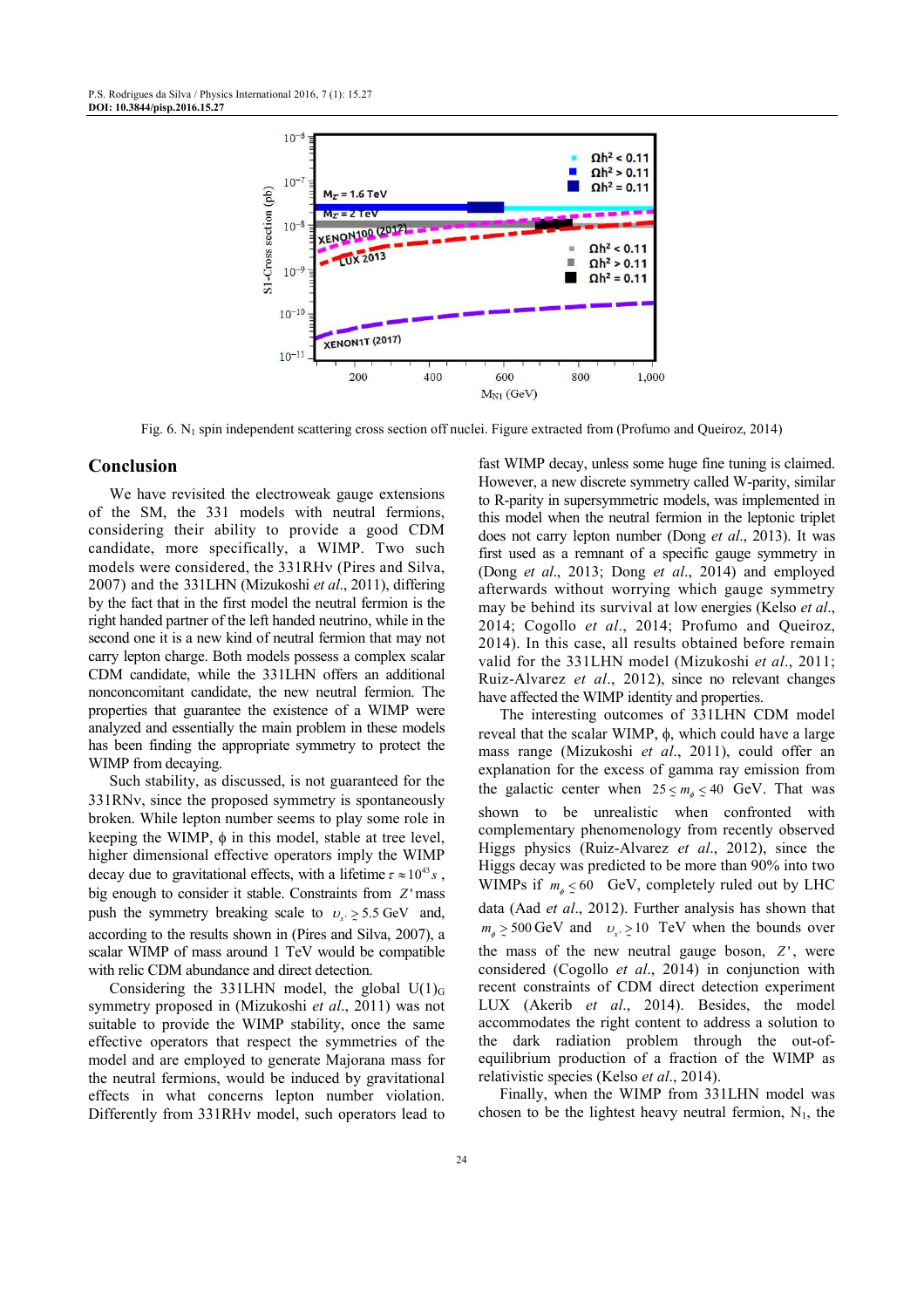first analysis made already evident that it should have a mass around 1 TeV to be consistent with relic abundance and direct detection experiments (Mizukoshi *et al*., 2011). The bounds on the symmetry breaking scale are weaker in this case, though. Since existent limits from LHC physics on the *Z'* mass (Coutinho et al., 2010) may not apply to this model for  $M_N \le 1$  TeV, in which case *Z*' would prefer to decay invisibly into two WIMPs, a bound over the  $Z'$  mass was found in this specific case by considering LUX results, obtaining  $M_{Z'} \ge 2$  TeV and thus,  $v_{x'} \ge 5$  TeV (Profumo and Queiroz, 2014). It is worth to be mentioned that this result truly complements previous results on *Z*<sup> $\prime$ </sup> mass (Coutinho *et al*., 2010) and shows the importance of CDM approach to electroweak precision phenomenology.

## **Acknowledgment**

The author feels deeply grateful to his collaborators, Alex Dias, Carlos Pires and Farinaldo Queiroz. This work was supported by the Conselho Nacional de Desenvolvimento Cient´ıfico e Tecnol´ogico (CNPq).

# **Ethics**

This article is original and contains unpublished material. The corresponding author confirms that all of the other authors have read and approved the manuscript and no ethical issues involved.

# **References**

- Aad, G., T. Abajyan, B. Abbott, J. Abdallah and S.A. Khalek *et al*., 2012. Observation of a new particle in the search for the Standard Model Higgs boson with the ATLAS detector at the LHC. Phys. Lett., B, 716: 1-29. DOI: 10.1016/j.physletb.2012.08.020
- Aalseth, C.E., P.S. Barbeau, N.S. Bowden, B. Cabrera-Palmer and J. Colaresi *et al*., 2011. Results from a search for light-mass dark matter with a p-type point contact germanium detector. Phys. Rev. Lett., 106: 131301-131301.

DOI: 10.1103/PhysRevLett.106.131301

- Ackermann, M., M. Ajello, A. Albert, L. Baldini and G. Barbiellini *et al*., 2012. Fermi LAT search for dark matter in gamma-ray lines and the inclusive photon spectrum. Phys. Rev. D, 86: 022002-022002.
- Ade, P.A.R., R.W. Aikin, D. Barkats, S.J. Benton and C.A. Bischoff *et al*., 2014. BICEP2 I: Detection of b-mode polarization at degree angular scales. Phys. Rev. Lett., 112: 241101-241101. DOI: 10.1103/PhysRevLett.112.241101
- Ahmed, Z., D.S. Akerib, S. Arrenberg, C.N. Bailey and D. Balakishiyeva *et al*., 2010. Dark matter search results from the CDMS II experiment. Science, 327: 1619- 1621. DOI: 10.1126/science.1186112
- Akerib, D.S., M.J. Attisha, C.N. Bailey, L. Baudis and D.A. Bauer *et al*., 2006. Limits on spin-independent interactions of weakly interacting massive particles with nucleons from the two-tower run of the cryogenic dark matter search. Phys. Rev. Lett., 96: 011302-011302. PMID: 16486434
- Akerib, D.S., H.M. Araujo, X. Bai, A.J. Bailey and J. Balajthy *et al*., 2014. First results from the LUX dark matter experiment at the sanford underground research facility. Phys. Rev. Lett., 112: 091303- 091303. DOI: 10.1103/PhysRevLett.112.091303
- Anchordoqui, L.A., 2014. Constraints on cosmological parameters from Planck and BICEP2 data. Cosmol. Nongalactic Astrophysics.
- Aprile, E., K. Arisaka, F. Arneodo, A. Askin and L. Baudis *et al*., 2011. Dark matter results from 100 live days of XENON100 data. Phys. Rev. Lett., 107: 131302-131302.

DOI: 10.1103/PhysRevLett.107.131302

- Aprile, E., K.L. Giboni, P. Majewski, K. Ni and M. Yamashita *et al*., 2005. The XENON dark matter search experiment. New Astron. Rev., 49: 289-295. DOI: 10.1016/j.newar.2005.01.035
- Baek, S., P. Ko and W.I. Park, 2013. Singlet portal extensions of the standard seesaw models to a dark sector with local dark symmetry. J. High Energy Phys. DOI: 10.1007/JHEP07(2013)013
- Bennett, C.L., M. Halpern, G. Hinshaw, N. Jarosik and A. Kogut *et al*., 2003. First-Year Wilkinson Microwave Anisotropy Probe (WMAP)\* Observations: Preliminary Maps and Basic Results. Astrophys. J. Suppl., 148: 1-1. DOI: 10.1086/377253
- Bernabei, R., P. Belli, F. Cappella, R. Cerulli and C.J. Dai *et al*., 2008. First results from DAMA/LIBRA and the combined results with DAMA/NaI. Eur. Phys. J. C, 56: 333-333. DOI: 10.1140/epjc/s10052-008-0662-y
- Caetano, W., C.A. de S. Pires, P.S. Rodrigues da Silva, D. Cogollo and F.S. Queiroz, 2013. Explaining ATLAS and CMS results within the reduced minimal 3-3-1 model. Eur. Phys. J. C, 73: 2607-2607. DOI: 10.1140/epjc/s10052-013-2607-3
- Chang, D. and H.N. Long, 2006. Interesting radiative patterns of neutrino mass in an SU(3)<sub>C</sub>⊗SU(3)<sub>L</sub>⊗U(1)<sub>X</sub> model with right-handed neutrinos. Phys. Rev. D, 73: 053006-053006. DOI: 10.1103/PhysRevD.73.053006
- Cheng, H.S., J.L. Feng and K.T. Matchev, 2002. Kaluza-klein dark matter. Phys. Rev. Lett., 89: 211301-211301.

DOI: 10.1103/PhysRevLett.89.211301

Cogollo, D., A.X. Gonzalez-Morales, F.S. Queiroz and P.R. Teles, 2014. Excluding the light dark matter window of a 331 model using LHC and direct dark matter detection data. JCAP, 1411: 002-002.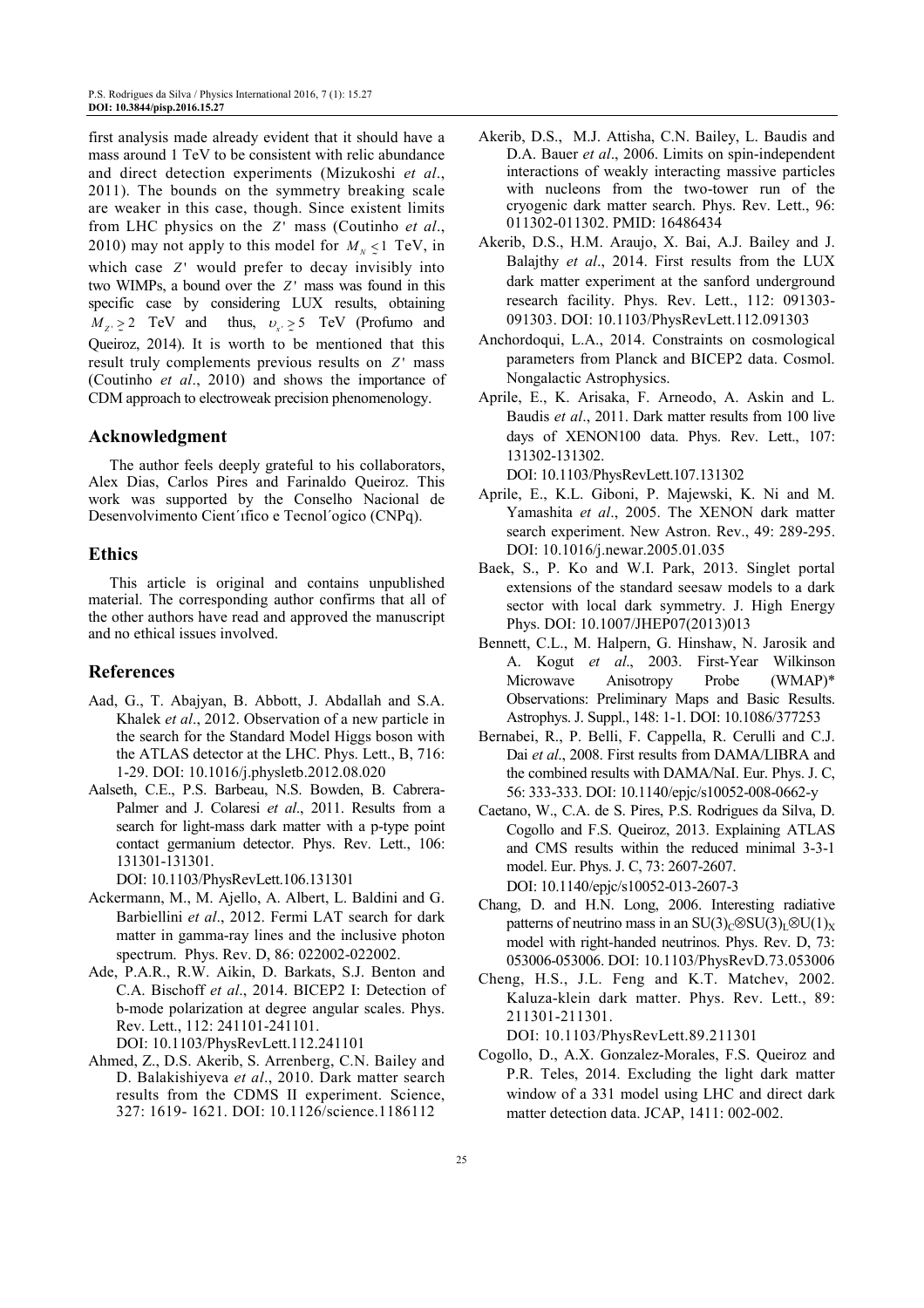- Coutinho, Y.A., V.S. Guimaraes and A.A. Nepomuceno, 2010. Bounds on Z′ from 3-3-1 model at the LHC energies. Phys. Rev. D, 87: 115014-115014.
- Dias, A.G., C.A. de S. Pires and P.S. Rodrigues da Silva, 2003. Discrete symmetries, invisible axion and lepton number symmetry in an economic 3-3-1 model. Phys. Rev. D, 68: 115009-115009. DOI: 10.1103/PhysRevD.68.115009
- Dias, A.G., C.A.D.S. Pires and P.S. Rodrigues da Silva, 2005. Naturally light right-handed neutrinos in a 3- 3-1 model. Phys. Lett. B, 628: 85-85. DOI: 10.1016/j.physletb.2005.09.028
- Dodelson, S. And L.M. Widrow, 1994. Sterile neutrinos as dark matter. Phys. Rev. Lett., 72: 17-17.
- Dong, P.V. and D.T. Si, 2014. Discriminating the minimal 3-3-1 models. Phys. Rev. D, 90: 117703-117703. DOI: 10.1103/PhysRevD.90.117703
- Dong, P.V., D.T. Huong, F.S. Queiroz and N.T. Thuy, 2014. Phenomenology of the 3-3-1-1 model. Phys. Rev. D, 90: 075021-075021. DOI: 10.1103/PhysRevD.90.075021
- Dong, P.V., H.T. Hung and T.D. Tham, 2013. 3-3-1-1 model for dark matter. Phys. Rev. D. DOI: 10.1103/PhysRevD.87.115003
- Dong, P.V., L.T. Hue, H.N. Long and D.V. Soa, 2010. The  $3-3-1$  model with  $A_4$  flavor symmetry. Phys. Rev. D, 81: 053004-053004. DOI: 10.1103/PhysRevD.81.053004
- Dong, P.V., N.T.K. Ngan and D.V. Soa, 2014. Simple 3- 3-1 model and implication for dark matter. Phys. Rev. D, 90: 075019-075019. DOI: 10.1103/PhysRevD.90.075019
- Dong, P.V., T.P. Nguyen and D.V. Soa, 2013. 3-3-1 model with inert scalar triplet. Phys. Rev. D, 88: 095014- 095014. DOI: 10.1103/PhysRevD.88.095014
- Fregolente, D. and M.D. Tonasse, 2003. Self-interacting dark matter from a SU(3)L⊗U(1)<sub>N</sub> electroweak model. Phys. Lett., B, 555: 7-12. DOI: 10.1016/S0370-2693(03)00037-6
- Hooper, D. and T. Linden, 2011. Origin of the gamma rays from the galactic center. Phys. Rev. D. DOI: 10.1103/PhysRevD.84.123005
- Hooper, D., F.S. Queiroz and N.Y. Gnedin, 2012. Nonthermal dark matter mimicking an additional neutrino species in the early universe. Phys. Rev. D, 85: 063513-063513.
- DOI: 10.1103/PhysRevD.85.063513
- Huong, D.T., C.S. Kim, H.N. Long and N.T. Thuy, 2011. Probing dark matter in the economical 3-3-1 model. Cornell University Library.
- Ichikawa, K., M. Kawasaki, K. Nakayama, M. Senami and F. Takahashi, 2007. Increasing the effective number of neutrinos with decaying particles. JCAP. DOI: 10.1088/1475-7516/2007/05/008
- Jungman, G., M. Kamionkowski and K. Griest, 1996. Supersymmetric dark matter. Phys. Rept., 267: 195-373. DOI: 10.1016/0370-1573(95)00058-5
- Kelso, C., C.A.D.S. Pires, S. Profumo, F.S. Queiroz and P.S. Rodrigues da Silva, 2014. A 331 WIMPy dark radiation model. Eur. Phys. J. C, 74: 2797-2797. DOI: 10.1140/epjc/s10052-014-2797-3
- Kolb, E.W. and M.S. Turner, 1990. The early universe" front. Phys. 69: 1-547.
- Ky, N.A., H.N. Long and D.V. Soa, 2000. Anomalous magnetic moment of muon in 3-3-1 models. Phys. Lett. B, 486: 140-146. DOI: 10.1016/S0370-2693(00)00696-1
- LUX/LZ, 2012. LUX/LZ collaboration.
- Martin, A., 2006. Dark matter in the simplest little higgs model. Cornell University Library.
- Mizukoshi, J.K., C.A.D.S. Pires, F.S. Queiroz and P.S. Rodrigues da Silva, 2011. WIMPs in a 3-3-1 model with heavy sterile neutrinos. Phys. Rev. D, 83: 065024-065024. DOI: 10.1103/PhysRevD.83.065024
- Montero, J.C., F. Pisano and V. Pleitez, 1993. Neutral currents and Glashow-Iliopoulos-Maiani mechanism in  $SU(3)<sub>L</sub> \otimes U(1)<sub>N</sub>$  models for electroweak interactions. Phys. Rev. D, 47: 2918-2918. DOI: 10.1103/PhysRevD.47.2918
- Murayama, H., 2007. Physics beyond the standard model and dark matter. Cornell University Library.
- Pires, C. A.D.S., F. Queiroz and P.S. Rodrigues da Silva, 2010b. Minimal  $SU(3)_C \times SU(3)_L \times U(1)_N$  model with natural sub-eV neutrinos. Phys. Rev. D, 82: 065018- 065018. DOI: 10.1103/PhysRevD.82.065018
- Pires, C.A.D.S. and O.P. Ravinez, 1998. Electric charge quantization in a chiral bilepton gauge model. Phys. Rev. D, 58: 035008-035008. DOI: 10.1103/PhysRevD.58.035008
- Pires, C.A.D.S. and P.S.R.D Silva, 2007. Scalar bilepton dark matter. JCAP, 0712: 012-012. DOI: 10.1088/1475-7516/2007/12/012
- Pires, D.S.C.A., F.S. Queiroz and P.S. Rodrigues da Silva, 2010a. Singlet Majorana fermion dark matter, DAMA, CoGeNT and CDMS-II. Phys. Rev. D, 82: 105014-105014. DOI: 10.1103/PhysRevD.82.105014
- Pisano, F. and V. Pleitez, 1992. SU(3)⊗ U(1) model for electroweak interactions. Phys. Rev. D, 46: 410-410. DOI: 10.1103/PhysRevD.46.410
- Profumo, S. and F.S. Queiroz, 2014. Constraining the Z′ mass in 331 models using direct dark matter detection. Eur. Phys. J. C, 74: 2960-2960.
- Ruiz-Alvarez, J.D., C.A.D.S. Pires, F.S. Queiroz, D. Restrepo and P.S. Rodrigues da Silva, 2012. Connection of gamma rays, dark matter and Higgs boson searches at the LHC. Phys. Rev. D, 86: 075011- 075011. DOI: 10.1103/PhysRevD.86.075011